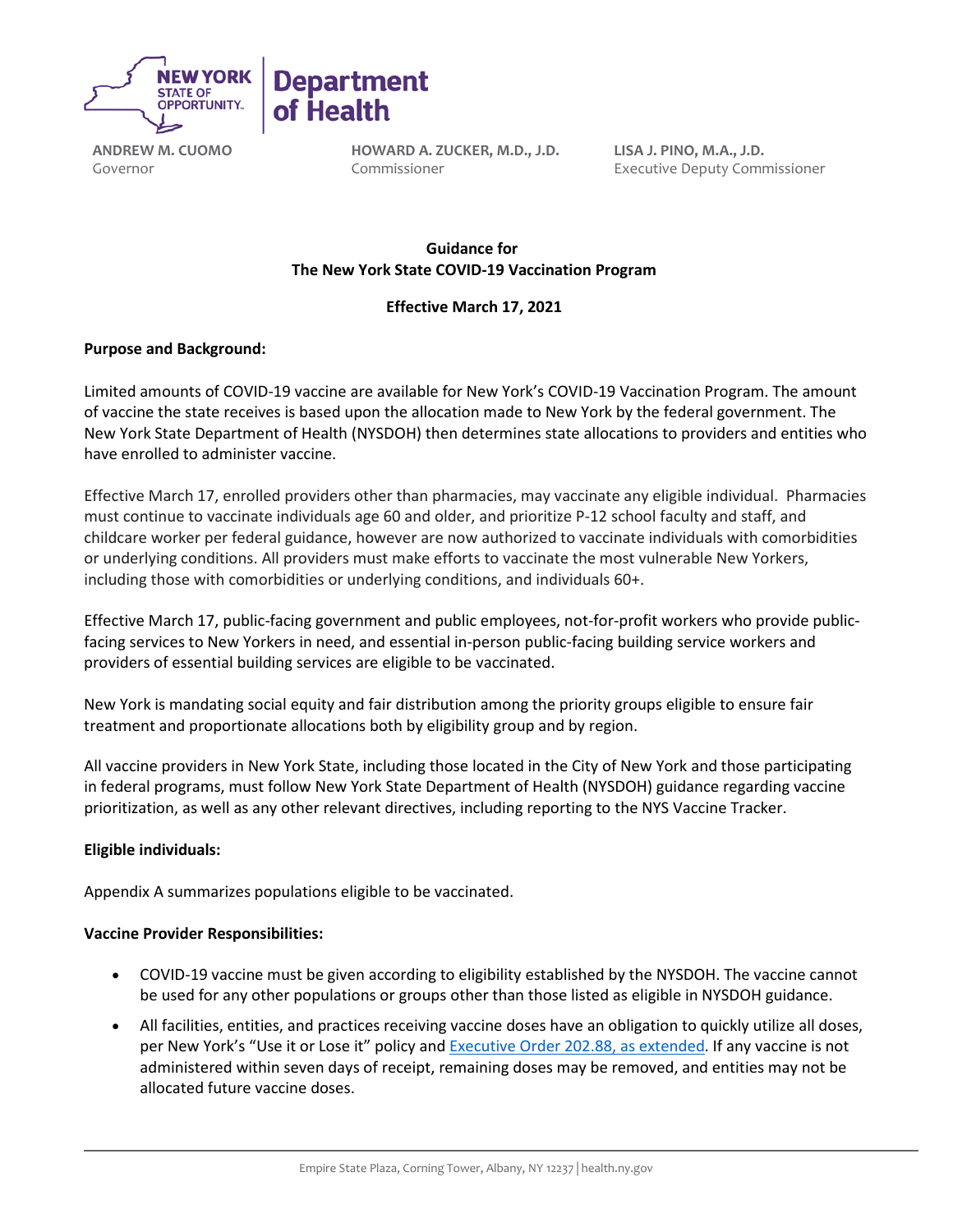- Any provider or entity not on track to administer all received doses to eligible populations within the week of receipt, must notify the state no later than the fifth day after receipt, at [CovidVaccineNotUsed@health.ny.gov,](mailto:CovidVaccineNotUsed@health.ny.gov) pursuant to [Executive Order 202.88,](https://www.governor.ny.gov/news/no-20288-continuing-temporary-suspension-and-modification-laws-relating-disaster-emergency) as extended.
- Vaccine cannot be redistributed to another facility, provider, practice, or department without prior approval and consent of the NYSDOH. Facilities needing to redistribute vaccine must submit a [completed redistribution form](https://coronavirus.health.ny.gov/system/files/documents/2021/03/vaccine-program-redistribution-combined-3.5.21-1958.pdf) t[o COVIDVaccineRedistribution@health.ny.gov](mailto:COVIDVaccineRedistribution@health.ny.gov) and must not redistribute until NYSDOH approval.
- A provider may transport vaccine to another location for the purpose of holding a limited duration vaccination clinic without prior approval from the NYSDOH; if the provider is administering the doses and reporting doses administered against their own inventory in NYSIIS, all unused vaccine must be transported back to the original location at the conclusion of the clinic that day. The provider must retain possession and control of the vaccine for the duration of the transport and administration.
- Those who are administering the vaccine should be prioritized to receive vaccine as soon as doses are available.
- All providers must keep a daily list of "standby" eligible individuals to be notified of open appointments for vaccine administration on short notice. As soon as providers are aware that there are more doses than people to be vaccinated, "standby" eligible individuals should be called, or other steps must be taken to bring additional eligible recipients to the facility or clinic before the acceptable use period expires. Standby lists must include eligible individuals for first and second doses. (See page 3 for further guidance.)
- Providers should not prefill more syringes than they can use within one hour. Prefilled syringes of Pfizer-BioNTech and Moderna vaccines must be used within 6 hours of filling; Janssen (Johnson & Johnson) vaccine must be used within two hours of filling. Excess prefilling can lead to waste if a clinic must end early or an excessive number of recipients fail medical screening or do not show up for their appointment. Please se[e Guidance on Use of COVID-19 Vaccine Doses Remaining at End of Day or Clinic](https://coronavirus.health.ny.gov/system/files/documents/2021/01/guidance_about_to_expire_remaining_doses_of_covid_19_vaccine011321.pdf)  [for Providers Participating in the New York State COVID-19 Vaccination Program](https://coronavirus.health.ny.gov/system/files/documents/2021/01/guidance_about_to_expire_remaining_doses_of_covid_19_vaccine011321.pdf) for more information.
- All facilities or practices are required to track vaccine uptake among their staff and must furnish uptake data to the NYSDOH via HERDS survey, or as part of the daily NYS Vaccine Tracker.

Each provider that receives vaccine: 

- **MUST ensure that for each individual they vaccinate:**
	- o The individual displays evidence of completed NYS [COVID-19](https://forms.ny.gov/s3/vaccine) [Vaccine Form](https://forms.ny.gov/s3/vaccine) and attestation,
	- o The individual displays proof of eligibility, and
	- o The provider reports all relevant information in the NYS Vaccine Tracker and NYSIIS/CIR, as applicable.
- Will be notified about how much vaccine will be received.
- Must use all vaccine doses within seven days of receipt by rapidly deploying it to the eligible populations.

• Must prioritize vaccinating eligible staff and those who are administering the vaccine (if you are a new provider). 

- All vaccine administered must be reported, using the New York State Immunization Information System (NYSIIS) or the Citywide Immunization Registry (CIR) in New York City, within 24 hours of administration.
- Vaccine Administrators **must also report additional information on all those vaccinated every Monday and Thursday** using the [COVID-19 Vaccine Tracker.](https://forms.ny.gov/s3/COVID-Vaccine-Tracker)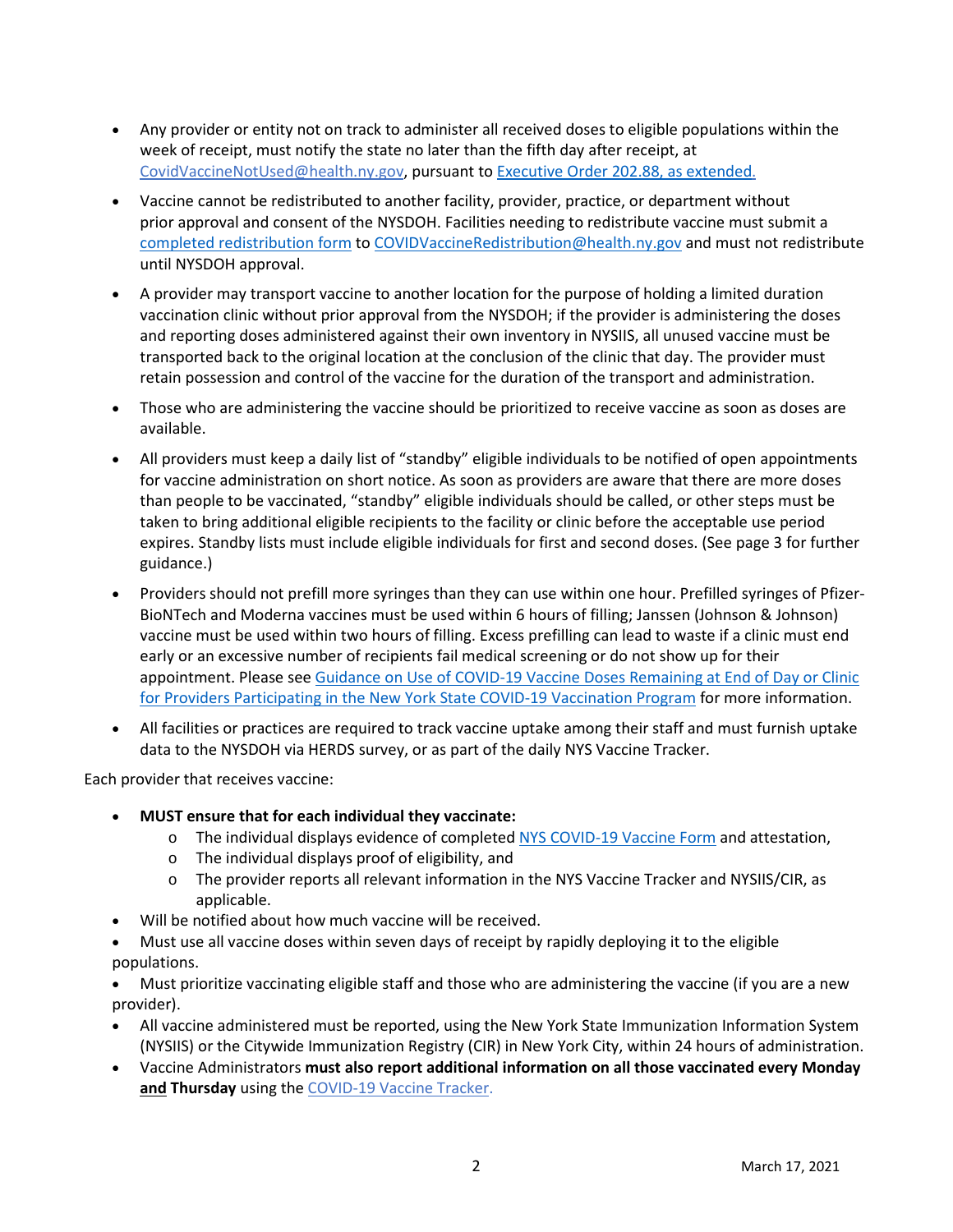### **The Second COVID-19 Vaccine Dose**:

Pfizer-BioNTech and Moderna vaccines require two doses, whereas Janssen (Johnson & Johnson) vaccine requires only a single dose. The second dose must be administered 21 days (Pfizer-BioNTech vaccine) or 28 days (Moderna vaccine) after the first dose. To facilitate this, all providers **must** schedule the second dose appointment for recipients **at the time the first dose is administered**. Those who receive the vaccine must return to the same location to receive the second dose, unless NYSDOH approves an alternative due to extenuating circumstances. Individuals must receive two doses of the same vaccine (e.g., you must receive two doses of the Pfizer-BioNTech vaccine or two doses of the Moderna vaccine). They are **not** interchangeable. Please see [Guidance for Administration of the Second Dose of COVID-19 Vaccine](https://coronavirus.health.ny.gov/guidance-administration-second-dose) for additional information regarding administration of the second dose.

**Do not reserve first dose vaccine for the second dose.**A second dose allocation will be automatically shipped to your facility in time for administration of the second dose at the required interval. **The vaccine included in the second shipment must be reserved for second doses.**Facilities will be notified of the timing and quantity of the second dose shipment so that it can be separated from first doses in your inventory.

New York State has adopted the Centers for Disease Control's (CDC's) Vaccine Inventory Management Guidance [\(https://www.cdc.gov/vaccines/covid-19/vaccine-inventory-management.html\)](https://www.cdc.gov/vaccines/covid-19/vaccine-inventory-management.html). This guidance requires providers, on a weekly basis, to review all missed appointments, as well as any other reason for a second dose to be unused after 42 days, and to repurpose any remaining doses as first doses.

Frozen second doses that are not beyond the 42-day window for scheduled administration must NOT be used as first doses. The only second doses that may be administered as first doses are those doses that are approaching their expiration or beyond use date, and providers must follow the process outlined in the Second Dose Guidance.

Any frozen second doses that are currently beyond the 42-day window should immediately be used as first doses. The State is encouraging that individuals age 60 years and older be prioritized, however, these doses can be administered to any eligible individual in accordance with NYS Vaccine Program Guidance. If an individual requests a second dose after missing the 42-day window, they should still be administered a second dose. There is no need to restart the series, pursuant to CDC guidance. Providers who have insufficient vaccine to administer a second dose that was delayed beyond the 42-day window should work with their Lead Hub Hospital, which maintains a second dose waiting list.

### **Extra Doses of Pfizer-BioNTech and Moderna:**

Vials of both Pfizer-BioNTech and Moderna are expected to contain at least one extra dose of vaccine. Depending on the type of needle and syringes used, additional vaccine may remain in the vial. Vaccine administrators may use any extra vaccine that can be easily drawn up in a syringe to meet the full dose requirements. Extra vaccine fluid from more than one vial **CANNOT** be combined to produce extra doses. This is particularly important because the vaccination does not contain preservatives. Enter all vaccines given into NYSIIS/CIR, including any additional vaccines given, however do not modify inventory in anticipation of extra doses. For additional information please see [Pfizer-BioNTech](https://coronavirus.health.ny.gov/system/files/documents/2020/12/pfizer_vaccine_guidance_doses.pdf) guidance and [Moderna](https://coronavirus.health.ny.gov/system/files/documents/2021/01/modernaextradosepackage.pdf) guidance for extra doses. Extra vaccine has not been observed in the Janssen (Johnson & Johnson) vials beyond the expected five doses.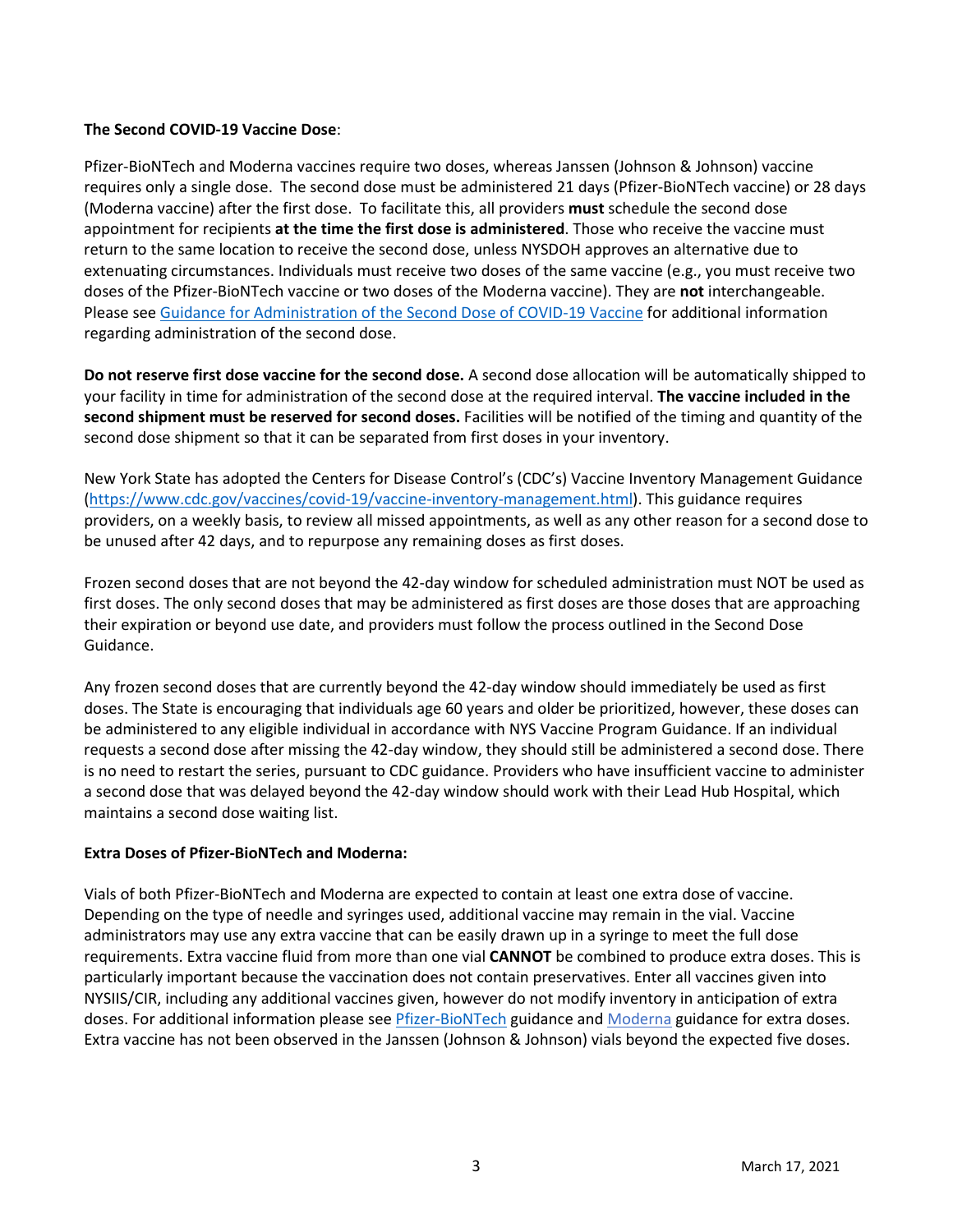### **Remaining COVID-19 Vaccine Doses:**

All vaccine providers must plan accordingly to ensure every dose of vaccine is administered. Proper planning to avoid waste includes confirming the exact number of eligible recipients available to be vaccinated before drawing the first dose from a new vial.

All providers must keep a daily list of "stand by" eligible individuals to be notified for vaccine administration on short notice. As soon as providers are aware that there are more doses than people to be vaccinated, "standby" eligible individuals should be called, or other steps must be taken to bring additional eligible recipients to the facility or clinic before the acceptable use period expires. However, there may be times due to inclement weather, cancellations, or extra doses in vial, that there are doses of vaccine that remain at the close of business or the end of a vaccine clinic and no eligible individual can come in before the doses expire. ("Stand by" lists must include individuals eligible for first and second doses.)

If no eligible individuals are able to be vaccinated, vaccinate any consenting adult. Providers must report any vaccine administered pursuant to this authority to NYS DOH. As an example, pharmacists in this situation who had already vaccinated eligible populations, everyone public facing in the pharmacy department, and the "stand by" list, can then move on to vaccinate any other eligible individual or consenting adult, rather than letting doses expire. This exception is **ONLY** for the purpose of ensuring vaccine is not wasted and must be reported to NYSDOH.

As the NYS COVID-19 Vaccination Program opens to more populations, the need for this exception should greatly diminish. If this exception is utilized, providers must:

- Require anyone receiving the COVID-19 vaccine to complete the [New York State COVID-](https://forms.ny.gov/s3/vaccine)[19 Vaccine Form](https://forms.ny.gov/s3/vaccine) pursuant t[o Executive Order 202.86,](https://www.governor.ny.gov/news/no-20286-continuing-temporary-suspension-and-modification-laws-relating-disaster-emergency) as extended.
- Record any vaccine dose administered in NYSIIS/CIR within 24 hours of administration.
- Maintain a separate tracking sheet so that the amount of vaccine used for different groups is clearly documented, as well as to whom it was administered.
- Schedule a second dose at the time of administration.

Under all circumstances, providers must contact the Lead Hub Hospital and the local Department of Health to determine if any eligible individuals can be contacted to receive the vaccine before discarding any vaccine.

### **Mandatory Vaccine Form:**

All individuals receiving the COVID-19 vaccine **must** complete the [New York State COVID-](https://forms.ny.gov/s3/vaccine)19 Vaccine Form for the first dose, and attest that they are eligible to be vaccinated. Pursuant to **Executive Order 202.86**, as extended, practices, providers, and entities must confirm adherence to this requirement at the time of vaccine administration.

### **Proof of Occupation or Eligibility**:

Individuals being vaccinated **must** provide proof of eligibility.

If an individual is eligible due to their work or employment status, they must prove they work or are employed **in** the State of New York, regardless of where they reside. Additionally, if an individual resides in New York but is employed or works in another state, such individual must show proof of residence in New York and proof of work or employment, regardless of where such work or employment occurs.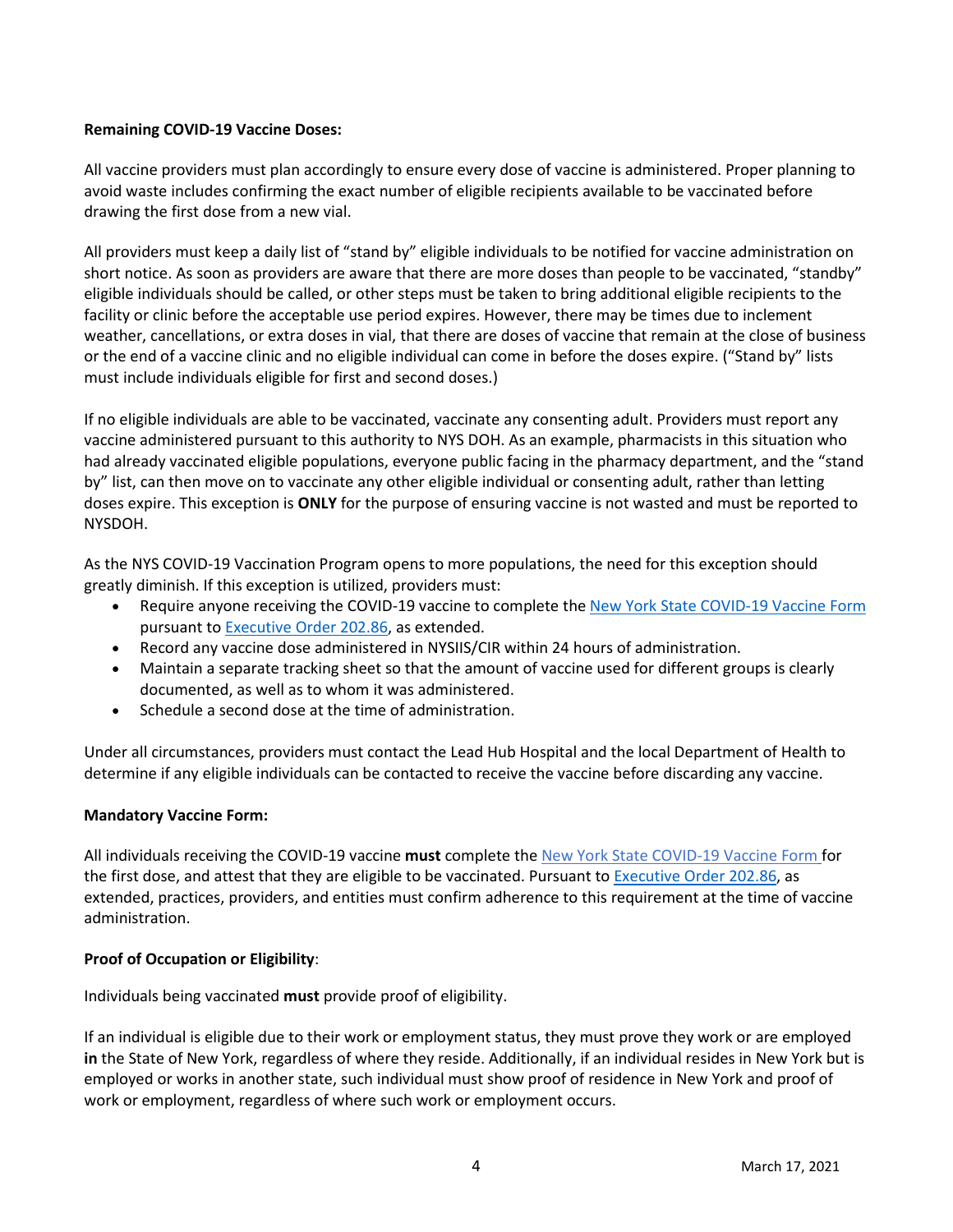Proof of work or employment may include:

- an employee ID card or badge,
- a letter from an employer or affiliated organization,
- a pay stub, depending on the specific priority status, or
- display proof of work via an application (e.g., Uber, Lyft, DoorDash, etc.).

If an individual is eligible due to their age, they must produce proof of age and proof of residence in New York. To prove New York residence, an individual must show:

- One of the following: State or government-issued ID; consulate ID (if New York address is displayed); Statement from landlord; Current rent receipt or lease; Mortgage records; or
- Two of the following: Statement from another person; Current mail; School records.
- For age, such proof may include:
	- Driver's license or non-driver ID;
	- Birth certificate issued by a state or local government;
	- Consulate ID;
	- Current U.S passport or valid foreign passport;
	- Permanent resident card;
	- Certificate of Naturalization or Citizenship;
	- Life insurance policy with birthdate; or
	- Marriage certificate with birthdate.

Alternatively, employers or organizations can provide a list of staff who meet the eligibility criteria for vaccination. Do not vaccinate any person who does not have proof of their occupation, age, or priority status, as applicable, as well as proof of residence or employment[. Executive Order 202.86](https://www.governor.ny.gov/news/no-20286-continuing-temporary-suspension-and-modification-laws-relating-disaster-emergency) imposes monetary penalties for any provider vaccinating an individual who has not certified eligibility or for whom the provider otherwise has knowledge the individual is not a member of a priority group.

For individuals with certain comorbidities or underlying conditions, at state-operated mass vaccination sites, any of the following proof is acceptable to prove eligibility:

- Doctor's Letter, or
- Medical Information Evidencing Comorbidity, or
- Signed Certification.

Local health departments are authorized to determine what forms, or combination thereof, of the proof options listed above, are required in their jurisdiction for this population. Providers must be aware of the LHD policy for proof of comorbidity and must require individuals being vaccinated to show proof consistent with such policy.

The Department of Health will audit local compliance with the above to ensure ALL providers are complying with the proof requirements in the jurisdiction.

The mandatory [New York State COVID-](https://forms.ny.gov/s3/vaccine)[19 Vaccine Form](https://forms.ny.gov/s3/vaccine) includes a self-attestation regarding eligibility for vaccination and New York residence or employment in New York, which must be completed prior to vaccination.

### **Vaccine Safety**:

Post-vaccination monitoring is an essential part of the COVID-19 vaccination program. The Centers for Disease Control and Prevention (CDC) is promoting and encouraging all those being vaccinated to participate in V-Safe,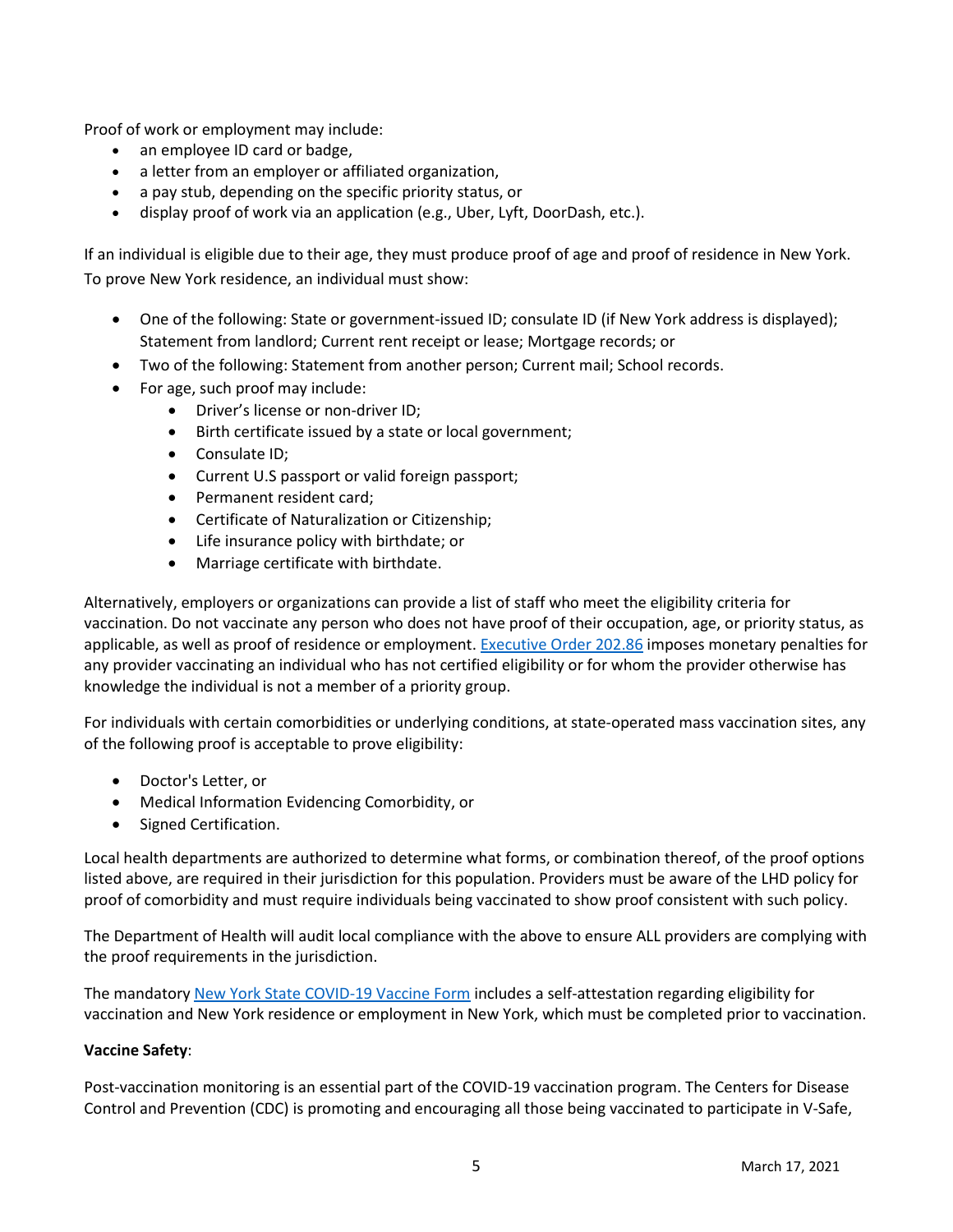a smart-phone based application that will allow those vaccinated to enter their symptoms in the days after vaccination using text messaging. V-Safe also provides reminders for the second dose and telephone follow up for anyone who reports medically significant adverse events. V-Safe materials can be found at [http://www.cdc.gov/vsafe,](http://www.cdc.gov/vsafe) including a V-Safe information sheet. Please print out the information sheet and hand to each person vaccinated. You must report any adverse events that occur after vaccination to the Vaccine Adverse Events Reporting System (VAERS) a[t info@VAERS.org](mailto:info@VAERS.org) or by calling 1-800-822-7967.

### **Equity**:

All workers who meet the eligibility criteria must be included, regardless of job title, location, or other status. For example, in a hospital, frontline workers include doctors, registered nurses, licensed practical nurses, certified nursing assistants, personal care assistants, environmental workers, ward clerks, dietary workers, and others who work on the same floor, ward, clinic or office and who have direct contact with COVID-19 patients must all be eligible for vaccination at the same time.

Effort must be made to do outreach to persons age 60 and older in all communities and settings. Persons in areas that have a high social vulnerability index are particularly vulnerable to COVID-19 and should be notified about how they can receive vaccine.

#### **Communicating the Plan:**

Please be sure to clearly communicate prioritization to all staff.  

This guidance is in effect from the date of issuance until it is updated, or additional guidance is issued by NYSDOH. For questions, please contact the New York State Department of Health, Bureau of Immunization at [COVID19vaccine@health.ny.gov.](mailto:COVID19vaccine@health.ny.gov)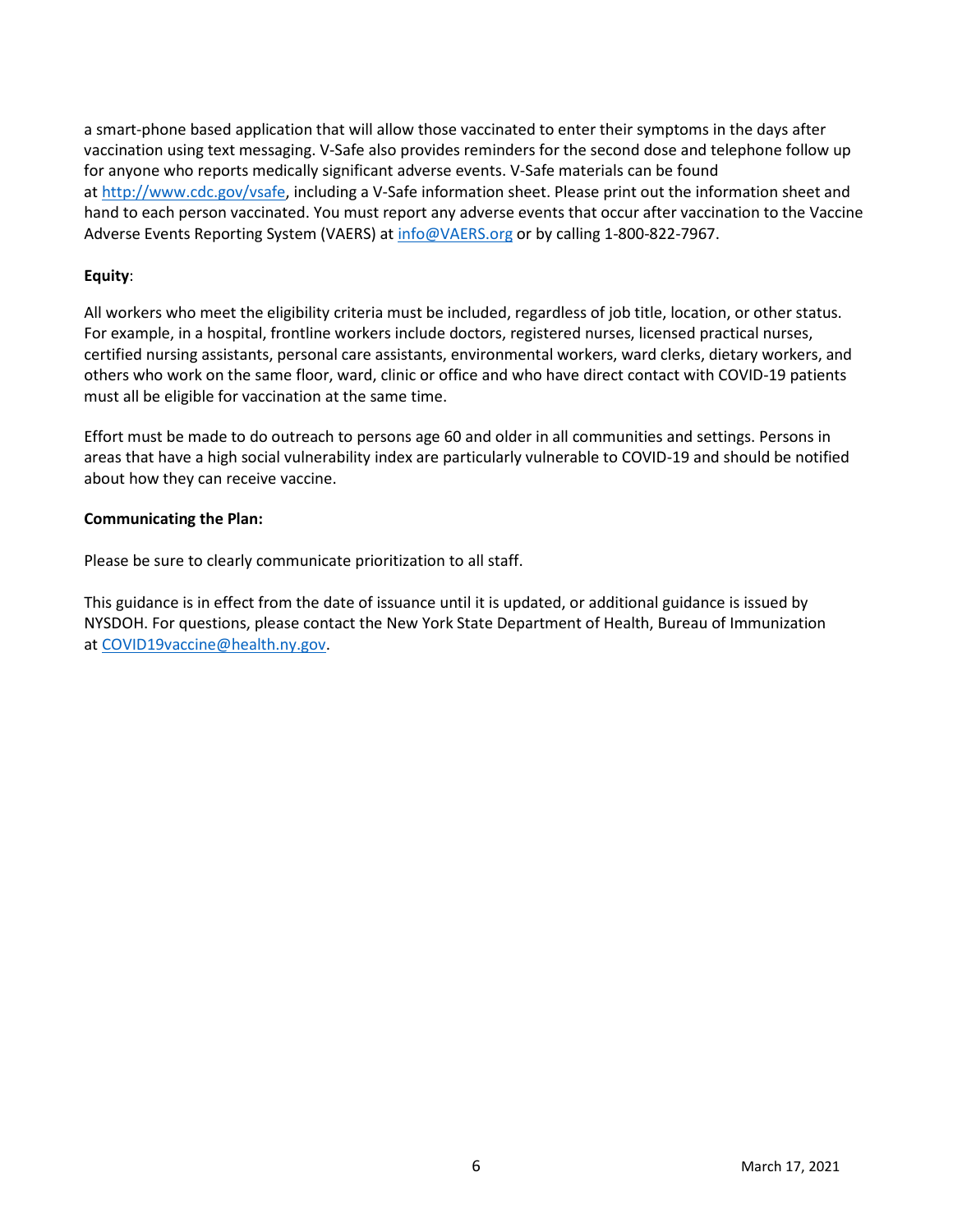## **New York State Vaccination Program Guidance Appendix A Priority Groups Eligible to be Vaccinated**

## **New Eligible Priority Groups beginning Wednesday, March 17, 2021**

- **Public-facing government and public employees,**
- **Not-for-profit workers who provide public-facing services to New Yorkers in need, and**
- **Essential in-person public-facing building service workers and providers of essential building services.**

**Individuals with one of the below comorbidities or underlying conditions are eligible to receive COVID-19 vaccine.[1](#page-6-0)** The list is subject to change as additional scientific evidence is published and as New York State obtains and analyzes additional state-specific data. Adults over the age of 16 with the following conditions due to increased risk of moderate or severe illness or death from the virus that causes COVID-19 are eligible:

- Cancer (current or in remission, including 9/11-related cancers);
- Chronic kidney disease;
- Pulmonary Disease, including but not limited to, COPD (chronic obstructive pulmonary disease), asthma (moderate-to-severe), pulmonary fibrosis, cystic fibrosis, and 9/11 related pulmonary diseases;
- Intellectual and Developmental Disabilities including Down Syndrome;
- Heart conditions, including but not limited to heart failure, coronary artery disease, cardiomyopathies, or hypertension (high blood pressure);
- Immunocompromised state (weakened immune system) including but not limited to solid organ transplant or from blood or bone marrow transplant, immune deficiencies, HIV, use of corticosteroids, use of other immune weakening medicines, or other causes;
- Severe Obesity (BMI 40 kg/m2), Obesity (body mass index [BMI] of 30 kg/m2 or higher but < 40 kg/m2);
- Pregnancy;
- Sickle cell disease or Thalassemia;
- Type 1 or 2 diabetes mellitus;
- Cerebrovascular disease (affects blood vessels and blood supply to the brain);
- Neurologic conditions, including but not limited to Alzheimer's Disease or dementia; and
- Liver disease.

### **Priority Groups Continuing to Be Eligible:**

- Healthcare Workers
	- o High-risk hospital and FQHC staff, including OMH psychiatric centers.
	- $\circ$  Health care or other high-risk essential staff who come into contact with residents/patients working in LTCFs and long-term, congregate settings overseen by OPWDD, OMH, OCFS and OASAS, and residents in congregate living situations, run by the OPWDD, OMH, OCFS and OASAS.
	- o Staff of urgent care provider.
	- o Staff who administer COVID-19 vaccine.

<span id="page-6-0"></span><sup>&</sup>lt;sup>1</sup> Pharmacies are vaccinating only individuals from these populations.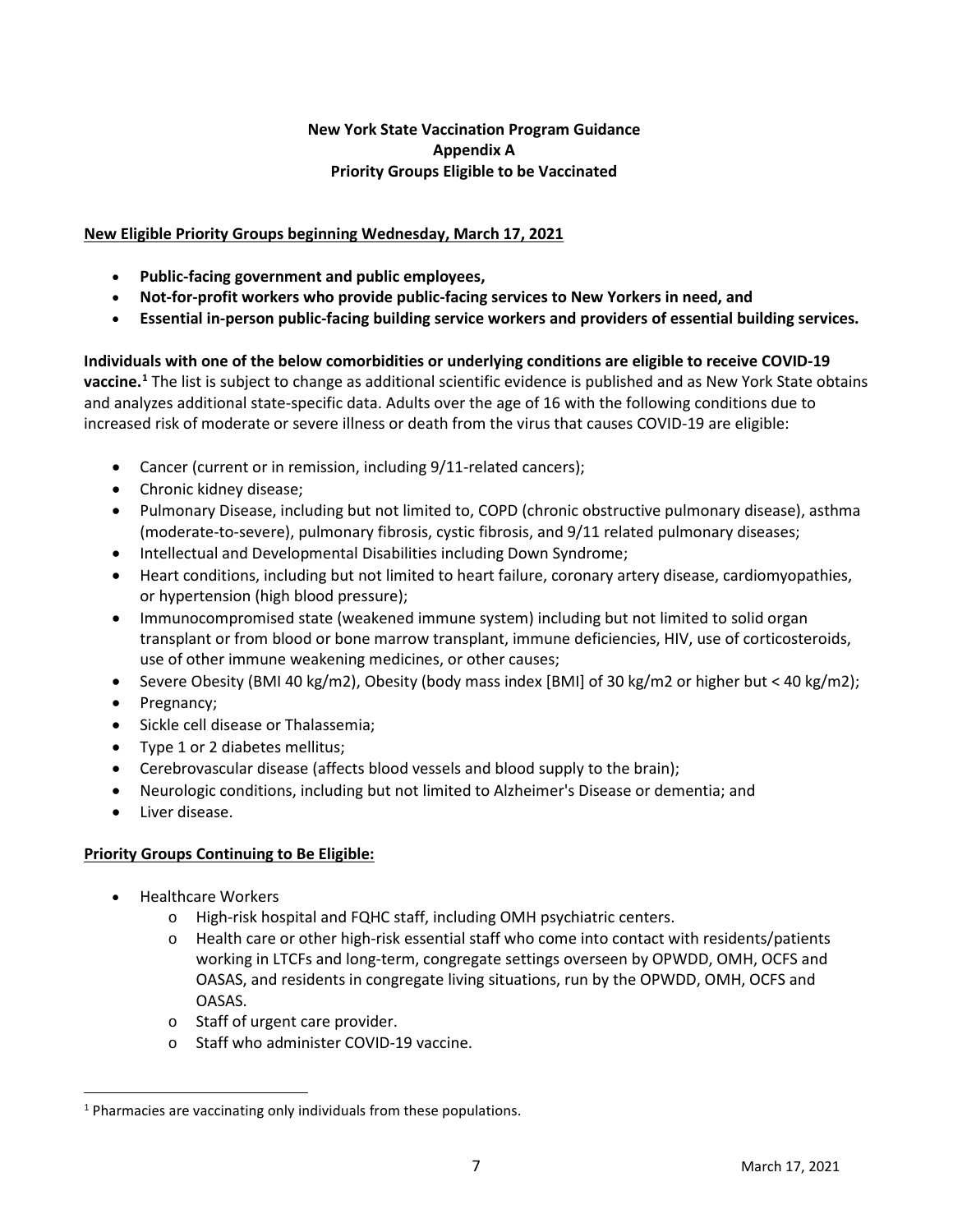- o All Outpatient/Ambulatory front-line, high-risk health care workers of any age who provide direct in-person patient care, or other staff in a position in which they have direct contact with patients (i.e., intake staff),
	- This includes, but is not limited to, individuals who work in private medical practices; hospital-affiliated medical practices; public health clinics; specialty medical practices of all types; dental practices of all types; dialysis workers; diagnostic and treatment centers; occupational therapists; physical therapists; speech therapists; phlebotomists and blood workers; behavioral health workers; midwives and doulas; and student health workers.
- $\circ$  All front-line, high-risk public health workers who have direct contact with patients, including those conducting COVID-19 tests, handling COVID-19 specimens and COVID-19 vaccinations.
- Certified NYS EMS provider, including but not limited to Certified First Responder, Emergency Medical Technician, Advanced Emergency Medical Technician, Emergency Medical Technician – Critical Care, Paramedic, Ambulance Emergency Vehicle Operator, or Non-Certified Ambulance Assistant.
- County Coroner or Medical Examiner, or employer or contractor thereof who is exposed to infectious material or bodily fluids.
- Licensed funeral director, or owner, operator, employee, or contractor of a funeral firm licensed and registered in New York State, who is exposed to infectious material or bodily fluids.
- Home care workers and aides, hospice workers, personal care aides, and consumer-directed personal care workers.
- Staff and residents of nursing homes, skilled nursing facilities, and adult care facilities.
- New York residents age 60 and older<sup>[2](#page-7-0)</sup>
- First Responder or Support Staff for First Responder Agency
	- o Fire
		- State Fire Service, including firefighters and investigators (professional and volunteer)
		- Local Fire Service, including firefighters and investigators (professional and volunteer)
	- o Police and Investigations
		- State Police, including Troopers
		- State Park Police, DEC Police, Forest Rangers
		- **SUNY Police**
		- **EXECUTE: Sheriffs' Offices**
		- **EXECOUNTY Police Departments and Police Districts**
		- **EXECT:** City, Town, and Village Police Departments
		- **Transit or other Public Authority Police Departments**
		- State Field Investigations, including DMV, SCOC, Justice Center, DFS, IG, Tax, OCFS, SLA
	- o Public Safety Communications
		- Emergency Communication and PSAP Personnel, including dispatchers and technicians
	- o Other Sworn and Civilian Personnel
		- **Court Officer**
		- **Other Police or Peace Officer**
		- Support or Civilian Staff for Any of the Above Services, Agencies, or Facilities
- **Corrections** 
	- o State DOCCS Personnel, including correction and parole officers
	- o Local Jails and Correctional Facilities, including correction officers

<span id="page-7-0"></span>**<sup>2</sup> Pharmacies are vaccinating only individuals from these populations.**